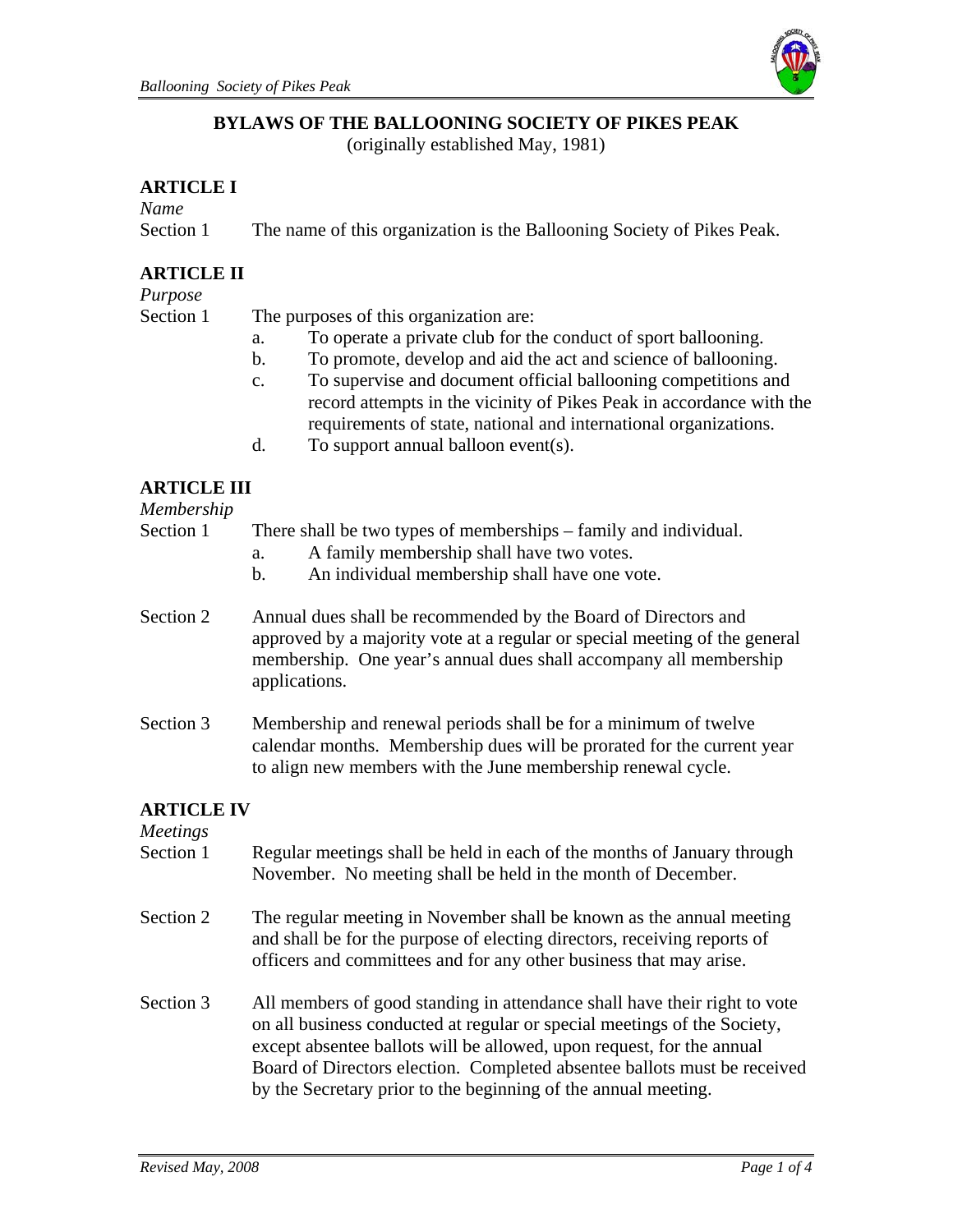

| Section 4 | Special meetings may be called as needed by the President or Board. |
|-----------|---------------------------------------------------------------------|
|           | Notice must be given to the membership by telephone, email or mail. |

Section 5 A quorum shall consist of ten voting members.

#### **ARTICLE V**

#### *Officers and Duties*

| Section 1 | The Board of Directors shall elect the officers from among the Board at |
|-----------|-------------------------------------------------------------------------|
|           | the first meeting of the Board held after the annual meeting.           |

Section 2 The officers of the society shall be a President, a Vice-President, a Secretary and a Treasurer.

Section 3 Duties of Officers are described in detail in the operating rules.

- a. The President shall be the chief administrative officer of the Society and shall preside at all meetings of the society and shall also serve as Chairperson of the Board of Directors. He/She shall appoint standing and special committees as the need may arise.
- b. The Vice-President shall perform the duties of the President in the absence of the President.
- c. The Secretary shall maintain a complete and accurate record of all Society and Board meetings. He/She shall undertake correspondence and publishing as directed by the President. The Secretary will issue notices of all meetings in advance and supervise all elections. He/She shall maintain a roster of members.
- d. The Treasurer shall maintain accurate financial records for the Society. He/She shall receive and disperse funds of the Society and shall prepare, or cause to be prepared, all tax and financial statements as required.
- Section 4 All Officers and Directors shall bring to the annual meeting all official records of the Society.
- Section 5 No Officer or Director of the Society shall receive any salary or compensation, except for any authorized expenses incurred in the Society's business.
- Section 6 The term of office for the President, Vice-President, Secretary and Treasurer shall be for one year and run from annual meeting to annual meeting or until a successor is elected.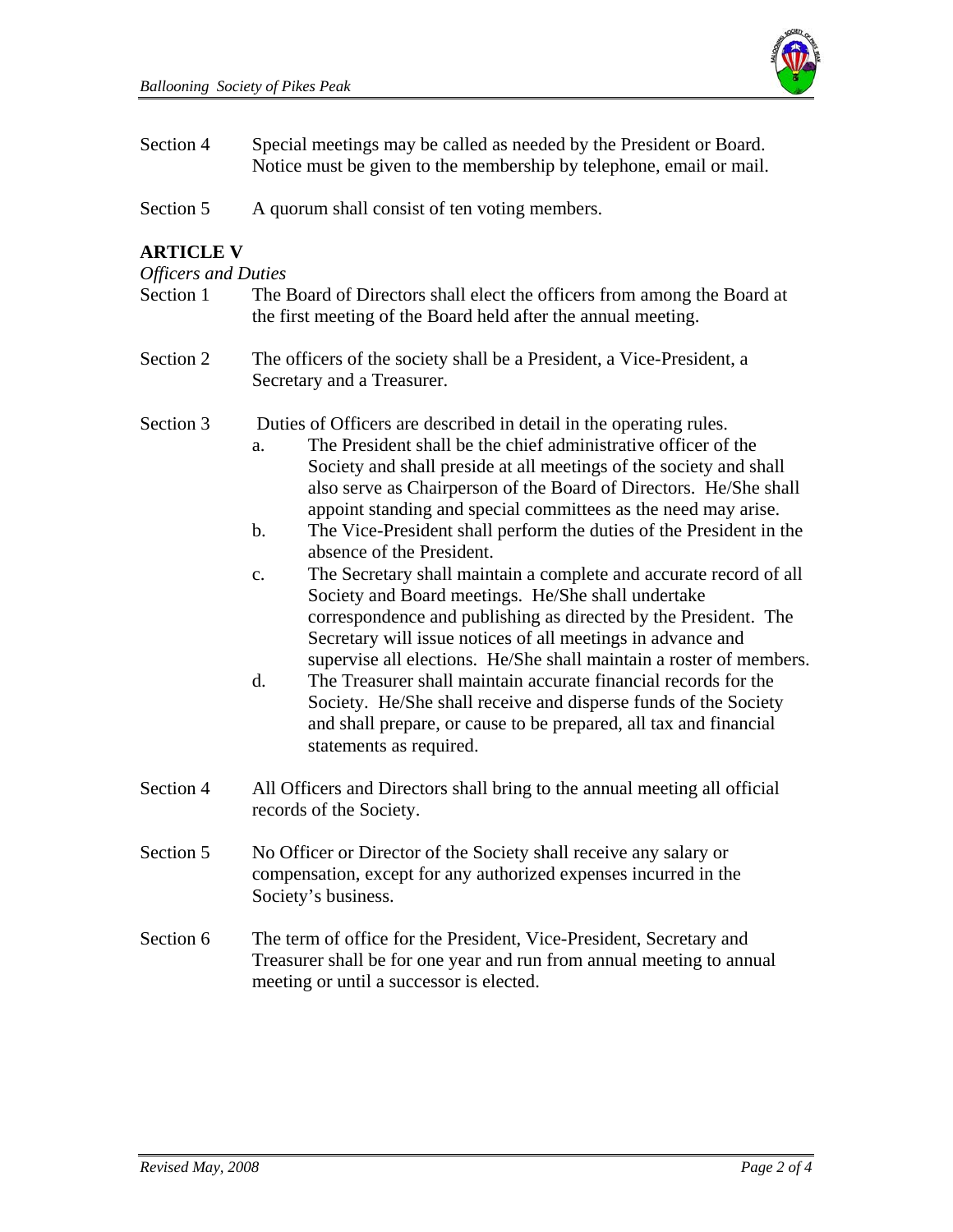

## **ARTICLE VII**

*Board of Directors* 

- Section 1 The Board of Directors shall consist of five or seven members elected by the voting members. The President shall serve as Chairperson.
- Section 2 Each Board member shall serve for three years, with the exception of six board members of the initial Board. Three members of the initial Board shall serve one-year terms, three shall serve two-year terms, and three shall serve three-year terms. At each annual meeting, the expired terms shall be filled by election by the voting members. A vacancy occurring during the term of an elected Director shall be filled by the Board for the unexpired term. Directors shall take office upon adjournment of the meeting at which they were elected. No one may serve more than two consecutive terms (six years) but may run for election after a one-year absence from the Board.
- Section 3 Board meetings may be called upon a ten-day notice by the President or by three or more Directors. A majority of the Board shall constitute a quorum for the transaction of business, and a majority of those present at any duly constituted meeting shall carry a vote. In the event a Director shall fail to attend two successive Board meetings, he/she may be removed from the Board by the remaining Board members. If removed, a successor shall be elected by the Board for the remainder of the unexpired term.
- Section 4 The Board of Directors shall have, and may exercise, all of the powers of the Society and shall provide management of its affairs, including the management of property, funds and personnel.

#### **ARTICLE VIII**

#### *Discipline*

- Section 1 Complaints against members shall be received and considered by the Board of Directors. All complaints shall be made in writing and have sufficient documentation to substantiate the complaint which shall also be in writing.
- Section 2 Any member against whom a complaint is filed shall be notified in writing by the President of the charges made against him/her and shall be afforded a hearing in person before a quorum of the Board of Directors.
- Section 3 The Board of Directors shall have the power to terminate the membership of any member. No member shall lose his/her membership unless the charges made against him/her have been sustained by a two-thirds vote of the members of the Board of Directors. The decision of the Board of Directors shall be final.